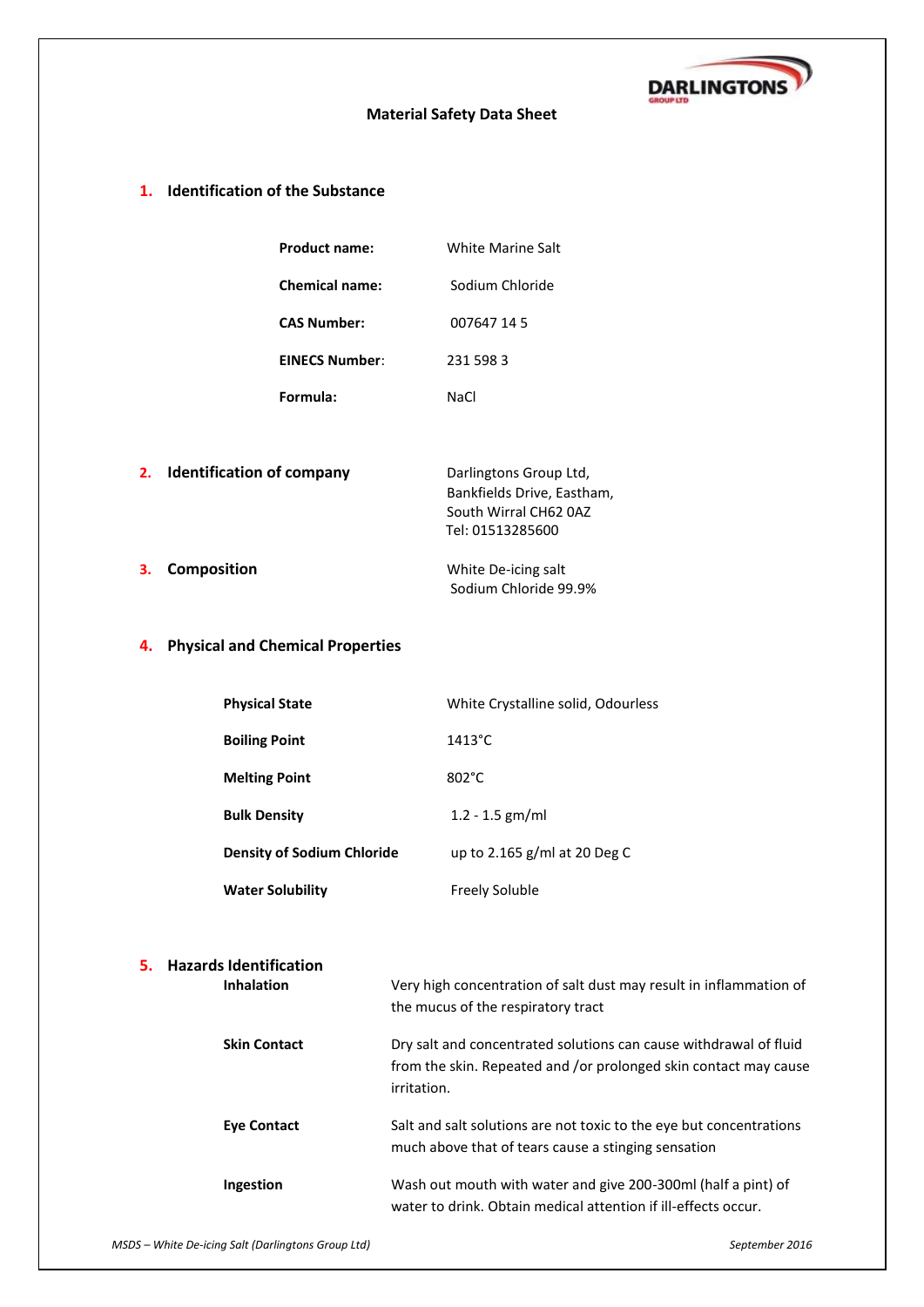

**Further Medical Treatment: Symptomatic treatment and** supportive therapy as indicated.

## **6. First aid measures**

| <b>Inhalation</b>   | Remove patient to fresh air. Keep warm and at rest. Give drinks if<br>reguired                                                                                                                |
|---------------------|-----------------------------------------------------------------------------------------------------------------------------------------------------------------------------------------------|
| Ingestion           | Vomiting will probably occur. Wash out mouth with water and<br>give 200-300ml (half a pint) of water to drink. Obtain immediate<br>medical attention especially if vomiting has not occurred. |
| Eye Contact         | Irrigate with eyewash solution or clean water, holding the eyelids<br>apart, for at least 10 minutes. If symptoms develop, obtain<br>medical attention.                                       |
| <b>Skin Contact</b> | Wash skin with plenty of water                                                                                                                                                                |

## **7. Fire fighting measures**

| Flammability                | Non-flammable                                                                                                                                                                                                            |
|-----------------------------|--------------------------------------------------------------------------------------------------------------------------------------------------------------------------------------------------------------------------|
| <b>Extinguishing Agents</b> | Use agents suitable for type of surrounding fire (dry chemical,<br>CO2, water, spray or foam).                                                                                                                           |
| <b>Special hazards</b>      | Salt withstands temperatures up to its melting point without<br>decomposing, but at very high temperatures (greater than<br>approximately 800°C) a vapour may be emitted which is<br>particularly irritating to the eyes |
| <b>Protective equipment</b> | As applicable to the combustion products associated with fire.                                                                                                                                                           |

### **8. Accidental release measures**

| <b>Personal precautions</b> | Avoid prolonged contact with the skin and inhalation of dust<br>concentrations, otherwise normal good handling and house<br>keeping practice is adequate. No special protective clothing is<br>required. An eyewash bottle with clean water should be made<br>available. |
|-----------------------------|--------------------------------------------------------------------------------------------------------------------------------------------------------------------------------------------------------------------------------------------------------------------------|
| <b>Spillages</b>            | • Clear up spillages.                                                                                                                                                                                                                                                    |
|                             | • Transfer to a container for disposal.                                                                                                                                                                                                                                  |
|                             | • Wash the spillage area with water.                                                                                                                                                                                                                                     |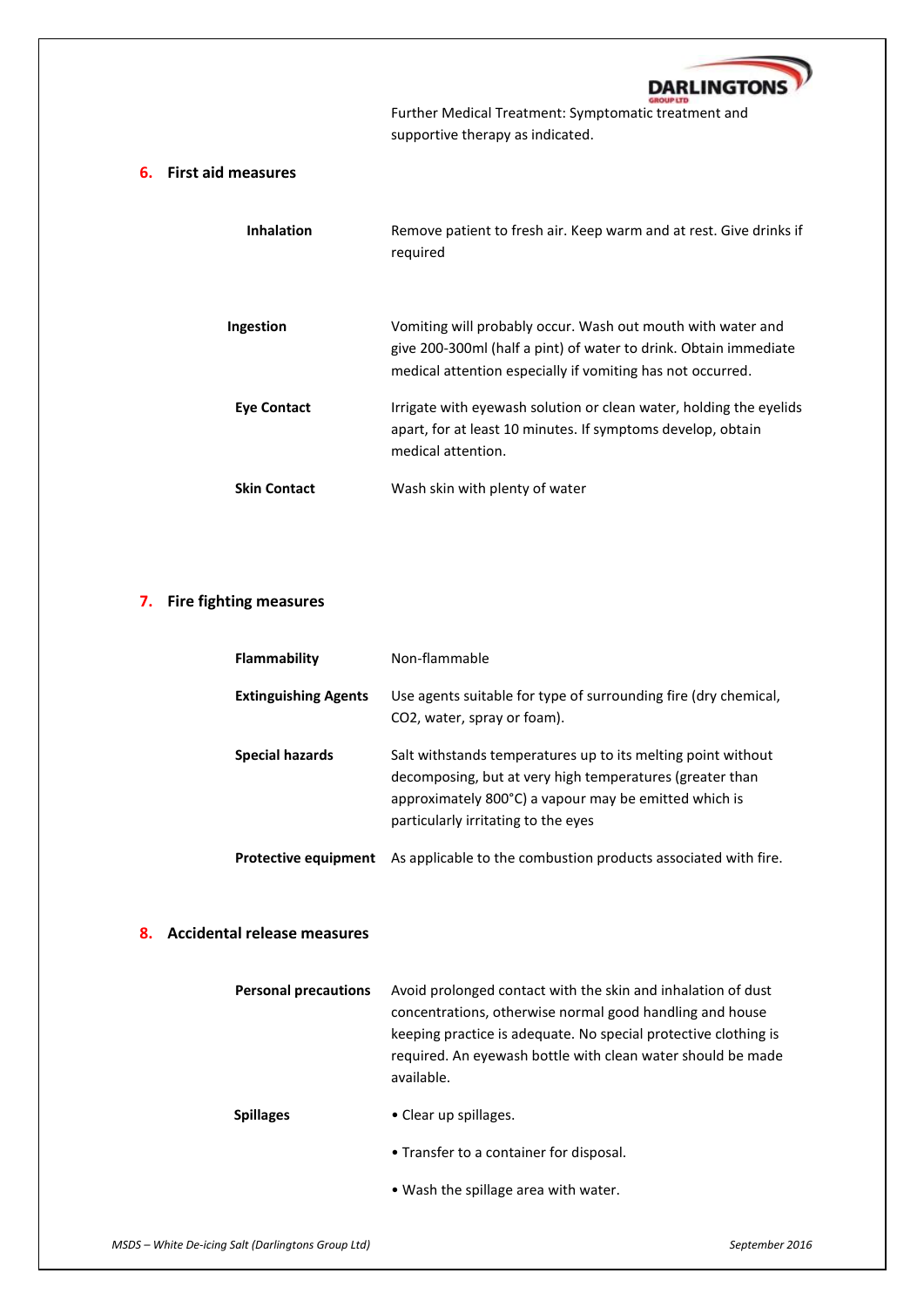

• Spillages or uncontrolled discharges into water courses, drains or sewers must be IMMEDIATELY alerted to the Environment Agency or other appropriate regulatory body

### **9. Handling & Storage**

| <b>Handling</b> | Avoid contact with eyes. Avoid prolonged skin contact. Atmospheric levels<br>should be controlled in compliance with the occupational exposure limit for<br>dust. Keep away from strong acids and common metals. Static electricity<br>can be generated by pneumatic conveying, therefore pipes should be<br>bonded and earthed, especially where a spark could prove hazardous. |
|-----------------|----------------------------------------------------------------------------------------------------------------------------------------------------------------------------------------------------------------------------------------------------------------------------------------------------------------------------------------------------------------------------------|
| <b>Storage</b>  | Keep away from concentrated acids. White salt can be stored outside. Care<br>should be taken to avoid excessive run-off into water or onto vegetation                                                                                                                                                                                                                            |

#### **10. Exposure Controls**

| Long Term Exposure | Repeated ingestion of excessive amounts may cause disturbance |
|--------------------|---------------------------------------------------------------|
|                    | of body electrolyte and fluid balance.                        |

### **11. Personal Protection**

Wear suitable protective clothing, gloves and eye/face protection. An approved dust mask should be worn if exposure to levels above the occupational exposure limit is likely.

| Occupational Exposure Standard (UK HSE Guidance Note EH40) |  |
|------------------------------------------------------------|--|
|------------------------------------------------------------|--|

| <b>Time Weighted Average</b>  | $mg/m$ 3(ppm) |
|-------------------------------|---------------|
| Dust (Total Inhalable Dust)   | 10            |
| <b>Dust (Respirable Dust)</b> | Δ             |

### **12. Stability and reactivity**

| <b>Chemical stability</b>  | Stable                                                                             |
|----------------------------|------------------------------------------------------------------------------------|
| <b>Conditions to avoid</b> | Reacts with strong sulphuric acid or nitric acide to give hydrogen<br>chloride gas |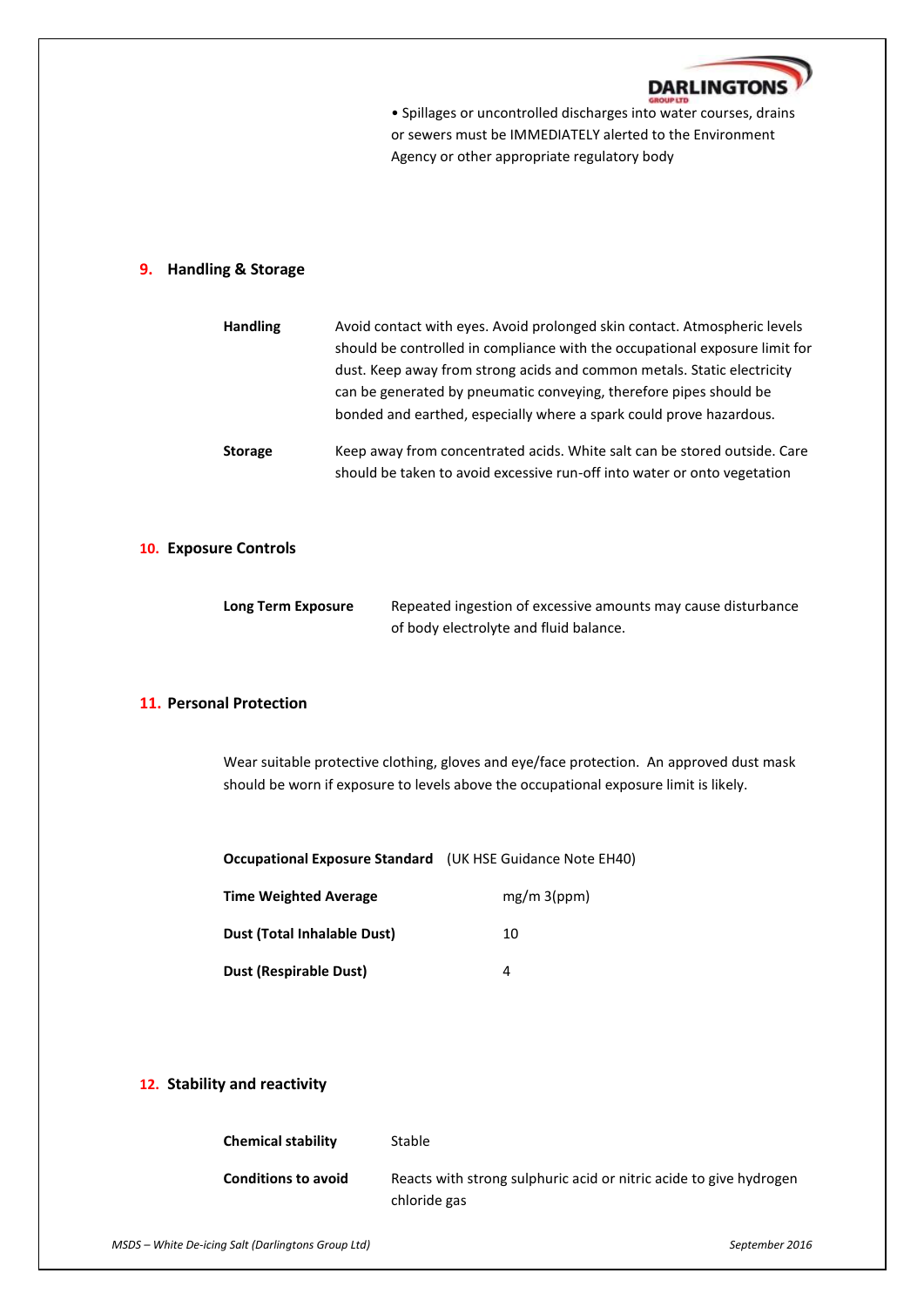

**Material to avoid**Under wet conditions salt can corrode many common metals, particularly iron, aluminium and zinc

**Hazard decomposition products** Trace amounts of hydrogen chloride gas can be evolved at temperatures in excess of 800°C. Does not react with alkalis at ordinary temperatures.

### **13. Toxicological information**

| <b>Eyes</b>                 | Dust may be irritating                                                                                                                                      |
|-----------------------------|-------------------------------------------------------------------------------------------------------------------------------------------------------------|
| <b>Skin</b>                 | Will remove the natural greases resulting in dryness, cracking and<br>possibly dermatitis. Repeated and /or prolonged skin contact may<br>cause irritation. |
| Ingestion                   | May cause vomiting and diarrhoea. The swallowing of small<br>amounts is unlikely to cause any adverse effects.                                              |
| <b>Inhalation</b>           | High concentrations of dust may be an irritant to the respiratory<br>tract.                                                                                 |
| Carcinogenicity             | Not considered to be a carcinogen.                                                                                                                          |
| Mutagen city                | Not considered to be a mutagen.                                                                                                                             |
| <b>Reproductive effects</b> | None identified.                                                                                                                                            |

#### **14. Disposal considerations**

Disposal should be in accordance with local or national regulations.

#### **15. Transport information**

Material not included in the list of substances dangerous for supply. Material not included in the list of substances dangerous for conveyance by road.

#### **16. Regulatory information**

User: not classified as hazardous to users.